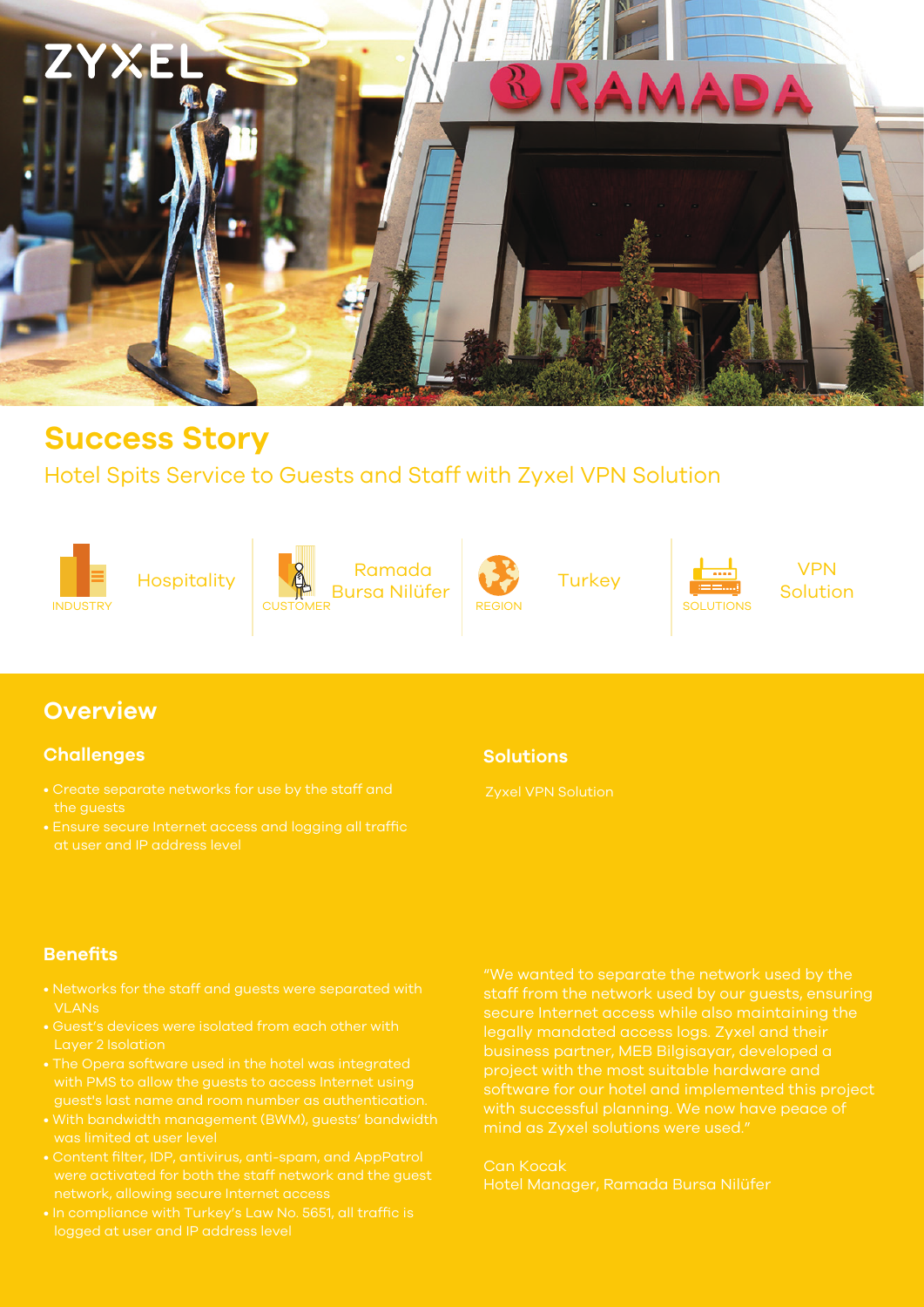# **ZYXEL**

## **Background**

The Ramada Bursa Nilüfer Hotel is located in the leisure and commerce center of Bursa, Turkey. The hotel opened its doors to guests in August 2017. Many guests are drawn to the hotel by its convenient proximity to the city's historical and tourist sites, as well as its accessibility,

comfort, and great service. The hotel features four suites with various concepts, nine connections, one room for guests with disabilities, and 70 standard rooms, many of which have balconies. Facilities offered guests include LCD HD TVs and high-speed WiFi connections.

## **Challenges**

Hotel management needed to separate Internet access for staff and guests while providing secure Internet connections for all. Turkey's Law No. 5651 also required the hotel to log the Internet traffic of both the guests and staff.



## **Solutions and Benefits**

Zyxel provides the solution required by Ramada Bursa Nilüfer Hotel with the assistance of local ZyPartner MEB Bilgisayar. Staff and guest networks were separated with VPNs and guest devices were isolated via Layer 2 Isolation. Opera software was integrated with PMS, enabling Internet access for guests using their room numbers and last name for verification. The guest bandwidth became manageable at user level. Content filtering, IDP, antivirus, anti-spam and AppPatrol services were activated, enabling both staff and the guests to enjoy secure connectivity. It was also new possible to log all Internet traffic at the individual and IP address level, as required by Law No. 5651.

"As a Zyxel business partner, we are implementing the most advanced solutions in the tourism and hotel management industry, as well as other business lines," explained Mustafa Nur, general manager at ZyPartner MEB Bilgisayar. "We are extremely happy and proud that we were able to implement the technological infrastructure required by Ramada Hotel, one of the newest and most beautiful hotels in Bursa, Nilüfer."

Ömer Faruk Erünsal, Zyxel Senior Product and Business Development Manager, outlined the company's approach to the project. "The Ramada Hotel had requirements that were common to all corporate clients," said Erünsal. "We managed to fulfill these needs as we have done on numerous occasions by applying Zyxel solutions, experience, and technologies. By providing the necessary analysis, we were able to formulate a solution that covered all floors, as well as indoor and outdoor areas. As a result, Ramada Hotel staff and guests are now able to access a secure Internet connection. In addition, simple management as well as remote and on-site support provided 24/7 by Zyxel Turkey gives us the ability to intervene with any problems our customers may encoun $tor''$ 

Ramada Bursa Nilüfer Hotel now provides a secure and manageable Internet infrastructure to its staff and guests, while complying with Turkey's Internet regulations.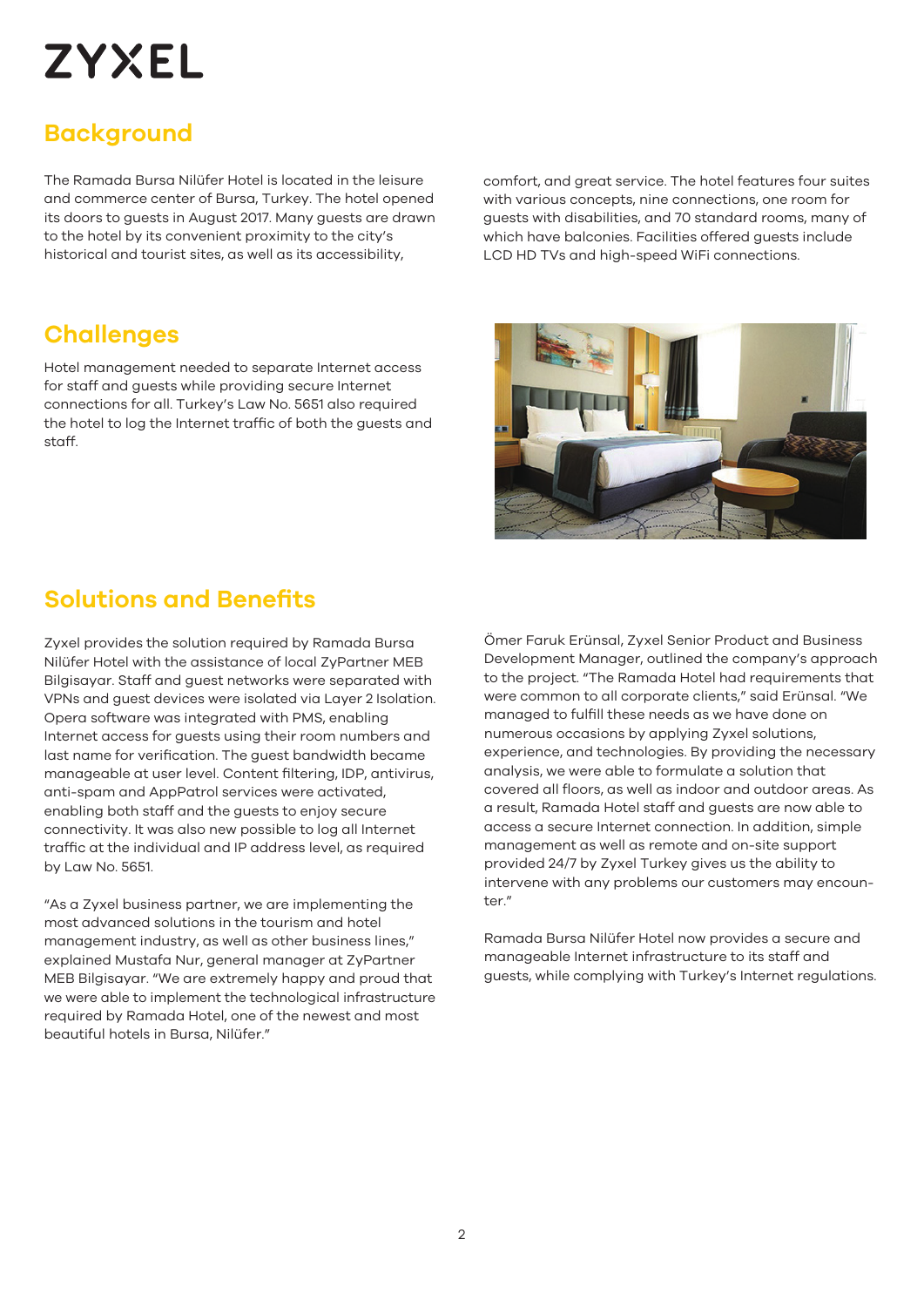

## **Products Used**

#### **USG1100 • Next-Gen Unified Security Gateway Extreme Series**



- UTM Firewall for medium and large-sized businesses and campuses
- Anti-malware protection with Anti-Virus, Anti-Spam, Content Filtering 2.0, IDP, Application
- Patrol and SSL inspection
- Robust SSL, IPSec and L2TP over IPSec VPN connectivity and VPN High Availability (HA)
- Unified security policy
- Device HA Pro ensures smart handover
- Hotspot management is supported
- Facebook WiFi, Intelligence social media authentication

#### **NXC2500 • Wireless LAN Controller**



- Auto provisioning and centralized management of up to 64\* APs
- Zyxel Wireless Optimizer for easily planning, deployment and maintenance
- Advanced ZyMesh technology for simplified AP deployment and WLAN extension
- Enhanced RF management with auto healing
- Flexible traffic forwarding with tunnel and distributed modes
- Comprehensive guest network management and granular access control

\*Management of 64 APs is supported with firmware version V4.10 or above

#### **GS1920-24HP/48HP • 24/48-port Gigabit Smart Managed PoE Switch**



- Easy to manage rich L2 features with user-friendly Web browser-based management GUI
- Supports PoE+ standard to offer 30 W per port and a high PoE power budget of 375 W
- Provides up to 28 Gigabit copper ports for 24-port models, and up to 6 Gigabit fiber ports for 48-port models to future-proof your network for growth
- Supports ZON Utility and Smart Connect to simplify network management and maintenance